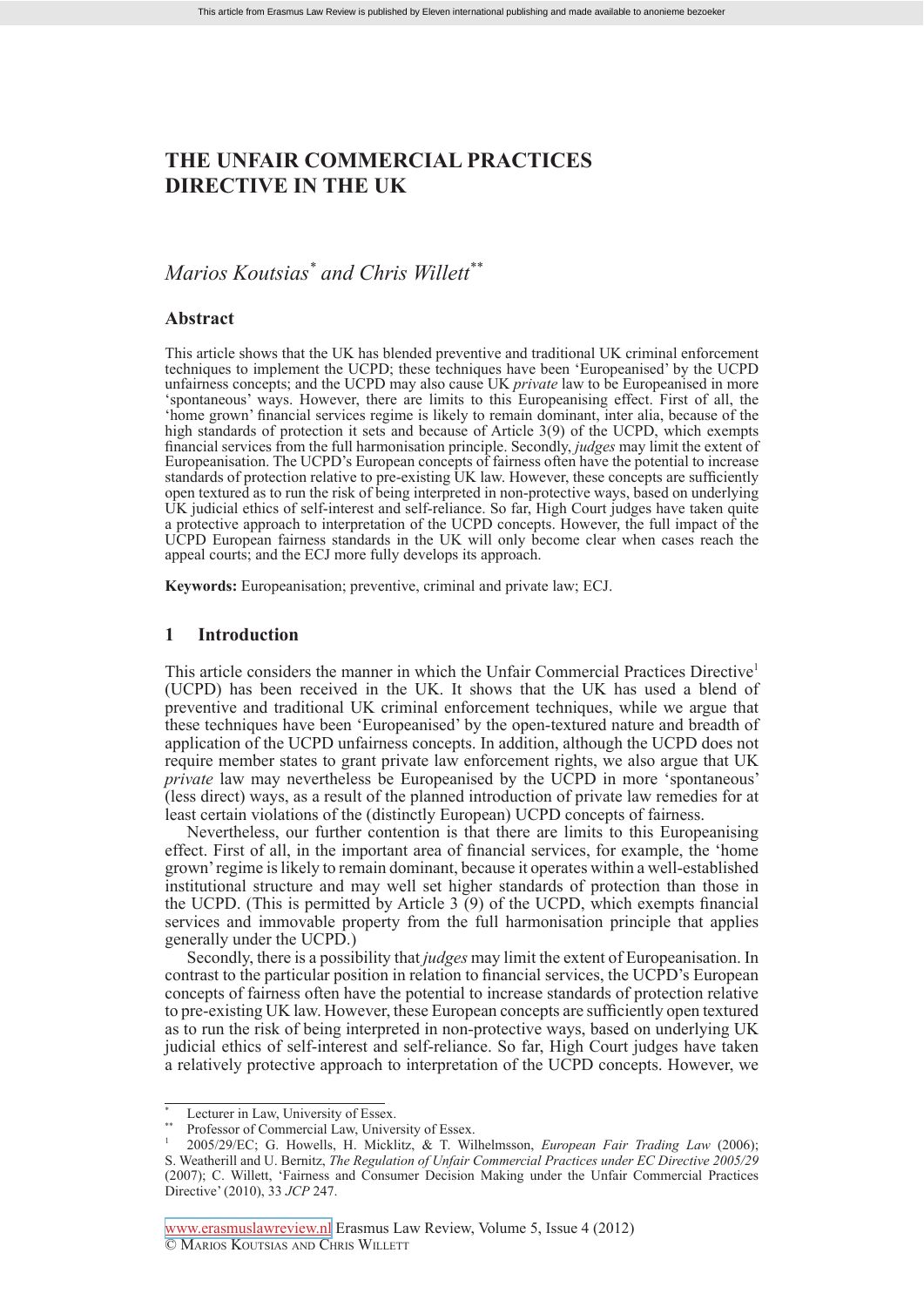238 MARIOS KOUTSIAS AND CHRIS WILLETT

will only really have a clear picture as to the impact of European fairness standards in the UK when we hear the views of the appeal courts; and hear more from the ECJ.

## **2 UK Implementation: Techniques and Europeanisation**

#### **2.1 UCPD Unfairness Concepts and Requirements**

As is well known, the UCPD contains general clauses on 'misleading practices' (divided into 'misleading actions' and 'misleading omissions') and 'aggressive practices' (the main operative provisions in practice), as well as an overriding general clause, catching practices that are 'contrary to the requirements of professional diligence'.<sup>2</sup> It seems that this 'professional diligence' clause is intended to encapsulate, but possibly sometimes extend beyond, what would be caught by the general clauses on misleading practices and on aggressive practices.<sup>3</sup> There is also a list of 31 practices that are in all circumstances considered to be unfair, i.e. without application of the above general clauses on misleading and aggressive practices.4

The UCPD requires member states to ensure that there are adequate and effective means to combat the use of practices that are unfair in one of the above ways, including means by which persons or organisations regarded under national law as having a legitimate interest in combating unfair commercial practices may take legal or administrative action against such practices.<sup>5</sup>

#### **2.2 Preventive Control**

The UCPD was implemented by the Consumer Protection from Unfair Trading Regulations (CPUTR) 2008.<sup>6</sup> These introduce an injunctive or 'cease and desist' form of preventive control known as an 'enforcement order'. They provide that where a practice is unfair (following the definitions in the UCPD itself), it amounts to a 'Community infringement' under the Enterprise Act (EA) 2002, thereby allowing enforcement authorities to ask a court to issue an 'enforcement order' against the continued use of the practice.

Enforcement orders can be obtained (in the High Court or county court in England, Wales or Northern Ireland or the Court of Session or Sheriff Court in Scotland) against a trader carrying out the practice or likely to carry out the practice.<sup>7</sup> Under EA, s. 213, enforcement orders can be sought by the Office of Fair Trading (OFT), local trading standards authorities and the Department of Enterprise, Trade and Investment in Northern Ireland (all deemed 'general enforcers'). They can also be sought by those

<sup>&</sup>lt;sup>2</sup> Arts  $5-9$ .

<sup>3</sup> See Micklitz, in G. Howells, H. Micklitz, & T. Wilhelmsson (eds.), *European Fair Trading Law* (2006), at 121.

UCPD, Ann. 1.

 $^{5}$  UCPD Art. 11

<sup>2008/</sup>SI/1277. For the full background to implementation of the Directive see  $\leq$ [www.berr.gov.uk/](http://www.berr.gov.uk/consultations/page39674.html) [consultations/page39674.html>](http://www.berr.gov.uk/consultations/page39674.html). See also C. Twigg-Flesner and D. Parry, 'The Challenges Posed by the Implementation of the Directive into Domestic Law – a UK Perspective', in S. Weatherill and U. Bernitz (eds.), *The Regulation of Unfair Commercial Practices under EC Directive 2005/29* (2007); G. Howells, 'The End of an Era – Implementing the Unfair Commercial Practices Directive in the United Kingdom: Punctual Criminal Law Gives Way to a General Criminal/Civil Law Standard', 11 *Journal of Business Law* 183 (2009); H. Collins, 'Harmonisation by Example: European Laws against Unfair Commercial Practices', 73 *Modern Law Review* 89 (2010); C. Willett, 'Unfairness under the Consumer Protection from Unfair Trading Regulations', in J. Devenney, L. Fox O'Mahony, and M. Kenny (eds.), *Unconscionability in European Private Financial Transactions* (2010) 350; J. Williams and C. Hare, 'Early Experiences of the Enforcement of the Unfair Commercial Practices Directive in Scotland', 33 *Journal of Consumer Policy* 377 (2010); P. Cartwright, 'Under Pressure: Regulating Aggressive Practices in the UK', 2011 *Lloyds Maritime and Commercial Law Quarterly* 123; and C. Willett and M. Morgan-Taylor, 'Consumer Protection', in J. Chuah and M. Furmston (eds.), *Commercial and Consumer Law* (forthcoming 2012) 7.8. EA, s. 212 and 217 and CPUTR, Reg. 26; and Willett and Morgan-Taylor, above n. 6.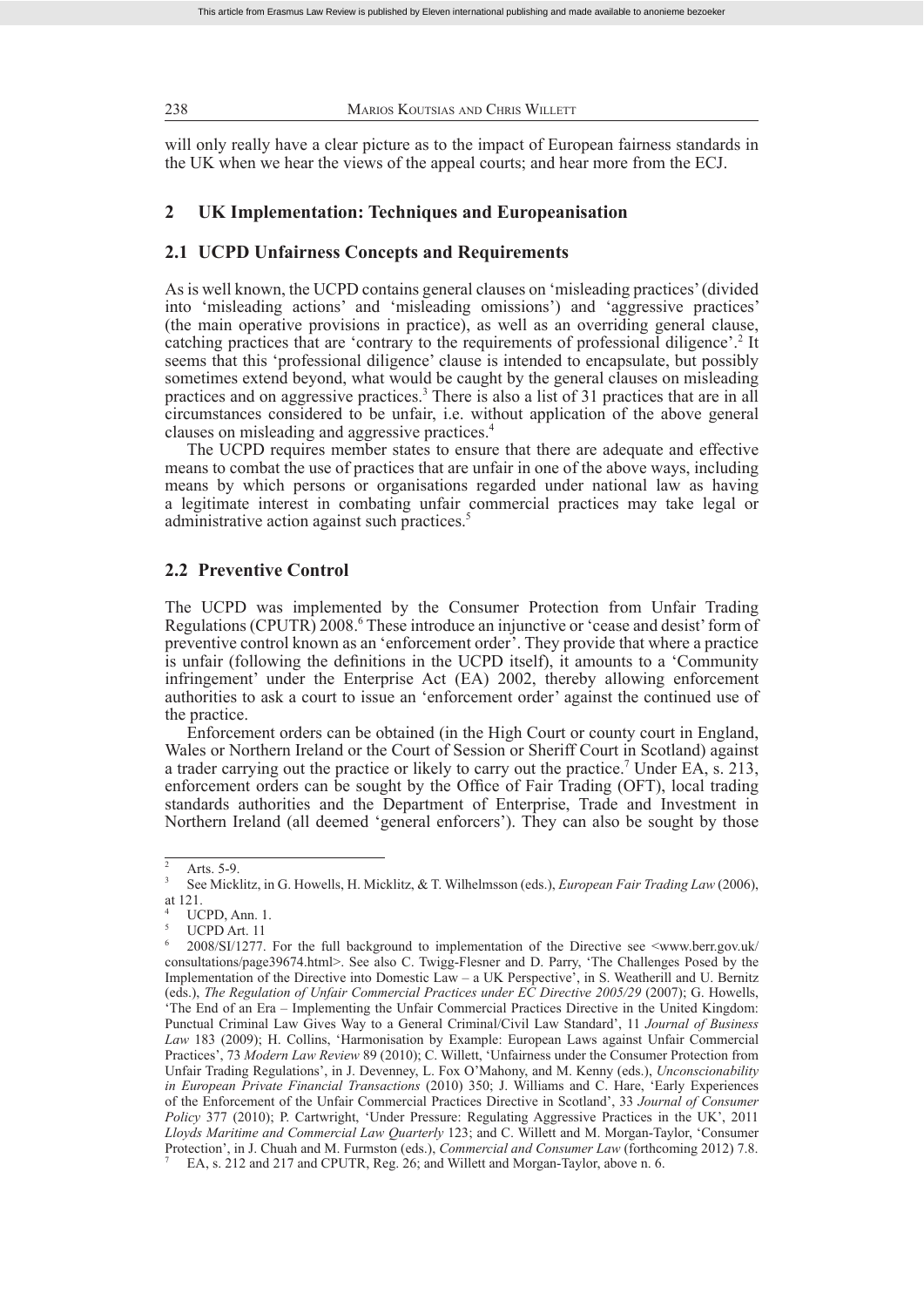designated as enforcers by the Secretary of State (thus far the Civil Aviation Authority, the Information Commissioner, the Rail Regulator, the Gas and Electricity Markets Authority and the Director Generals of Telecommunications, Water, Gas and Electricity for Northern Ireland).<sup>8</sup> Enforcement orders can also be sought by those 'Community enforcers' listed in the Official Journal under Art. 4.3 of the Injunctions Directive<sup>9</sup> (bodies from other Member States). (This is intended to facilitate cross-border cooperation in enforcement.) Finally, they can be sought by Consumer Protection Cooperation Enforcers, such as the Civil Aviation Authority, the Financial Services Authority, Ofcom, ICSTIS and the general enforcers mentioned above.<sup>10</sup>

Enforcement is coordinated by the OFT. The enforcer must consult the trader and the OFT to seek to ensure cessation of the practice.<sup>11</sup> Normally, this consultation period is 14 days, but 7 days is sufficient for an interim order, and if the OFT considers it necessary, consultation can be dispensed with altogether. An enforcer may accept an 'undertaking' that the practice will cease (and, therefore, not proceed to seek an enforcement order).<sup>12</sup>

The OFT issued guidance on the new concepts of unfairness when the law was first passed.13 Of course, it must be emphasised that this guidance represents the OFT view as to how the concepts of unfairness should be understood – it being open to the courts (when cases come before them) to take a different view.

This 'enforcement order' regime for UCPD-based unfair practices fits within a broader regime of preventive control in UK consumer protection. Enforcement orders can also be obtained against other 'Community infringements', that is, actions that represent breaches of standards contained in various other EU directives.14 This would cover, for example, failure to abide by the various information obligations and cancellation rights that are provided for in directives on package travel, consumer credit, doorstep selling and distance selling.15 It also covers selling goods that do not meet the conformity standards in the Consumer Sales Directive (or failing to provide the remedies in the Consumer Sales Directive);<sup>16</sup> the use of terms that are unfair under the Unfair Contract Terms Directive;<sup>17</sup> and breaches of the provisions of the Timeshare, Electronic Commerce and Television Broadcasting Directives.<sup>18</sup>

Enforcement orders can also be obtained against so-called 'domestic infringements'. Essentially, 'domestic infringement' covers a variety of actions that represent breaches of contract, statutory duties, criminal offences and torts that harm 'the collective interests of consumers'.19 The label 'domestic' infringement is used to indicate that the actions in question represent breaches of standards that have been set by domestic law; that is, they have not come from EU law. So it would cover, for example, practices that amount to the criminal offence of harassment of debtors under the Administration of Justice Act (AJA), Section 40; and breaking contracts by not delivering promised goods or services.<sup>20</sup> So quite apart from harassment representing a criminal offence and failure to deliver goods or services giving consumers the right to seek private law remedies for breach of contract, an enforcement order can be issued requiring such conduct to cease in future.

 $\overline{\text{S} = \text{S}1\,2003/1399}$ .

 $^{9}$  98/27/EC.

<sup>10</sup> EA, s. 215(5A), added by the Enterprise Act 2002 (Amendment) Regs. 2006 (SI2006/3363) in order to implement the EC Regulation on Consumer Protection Cooperation (Reg. (EC) No. 2006/2004, as amended by the UCPD).

 $\frac{11}{12}$  EA, s. 214.

<sup>&</sup>lt;sup>12</sup> EA, s. 219 (4).

<sup>13</sup> OFT/BERR (2008) Guidance on the Consumer Protection from Unfair Trading regulations, London, OFT/BERR, at <[www.oft.gov.uk/shared\\_oft/business\\_leaflets/cpregs/oft1008.pdf](http://www.oft.gov.uk/shared_oft/business_leaflets/cpregs/oft1008.pdf)>.

<sup>&</sup>lt;sup>14</sup> EA, s. 212, Sch. 13.

<sup>&</sup>lt;sup>15</sup> Directives 90/314/EEC, 85/977/EEC, 87/102/EEC (as amended by 98/7/EC) and 97/7/EC respectively.

 $^{16}$  99/44/EC.

 $^{17}$  93/13/EEC.

<sup>&</sup>lt;sup>18</sup> Directives 94/47/EC, 2000/31/EC and 89/552/EEC (as amended by 97/36/EC) respectively.

<sup>&</sup>lt;sup>19</sup> EA, s. 211, 213(1)-(2) and 217(6); and Willett and Morgan-Taylor, above n. 6.<br><sup>20</sup> See EA, s. 211(e) (b) and see the Enterprise Act 2002 (Demosite Infrincement

<sup>20</sup> See EA, s. 211(a)-(b) and see the Enterprise Act 2002 (Domestic Infringements) Order 2003, SI 1593; and note that the Protection from Harassment Act is also solely of domestic origin, as is the general common law rule that failure to deliver goods or services promised under a contract represents a breach of contract.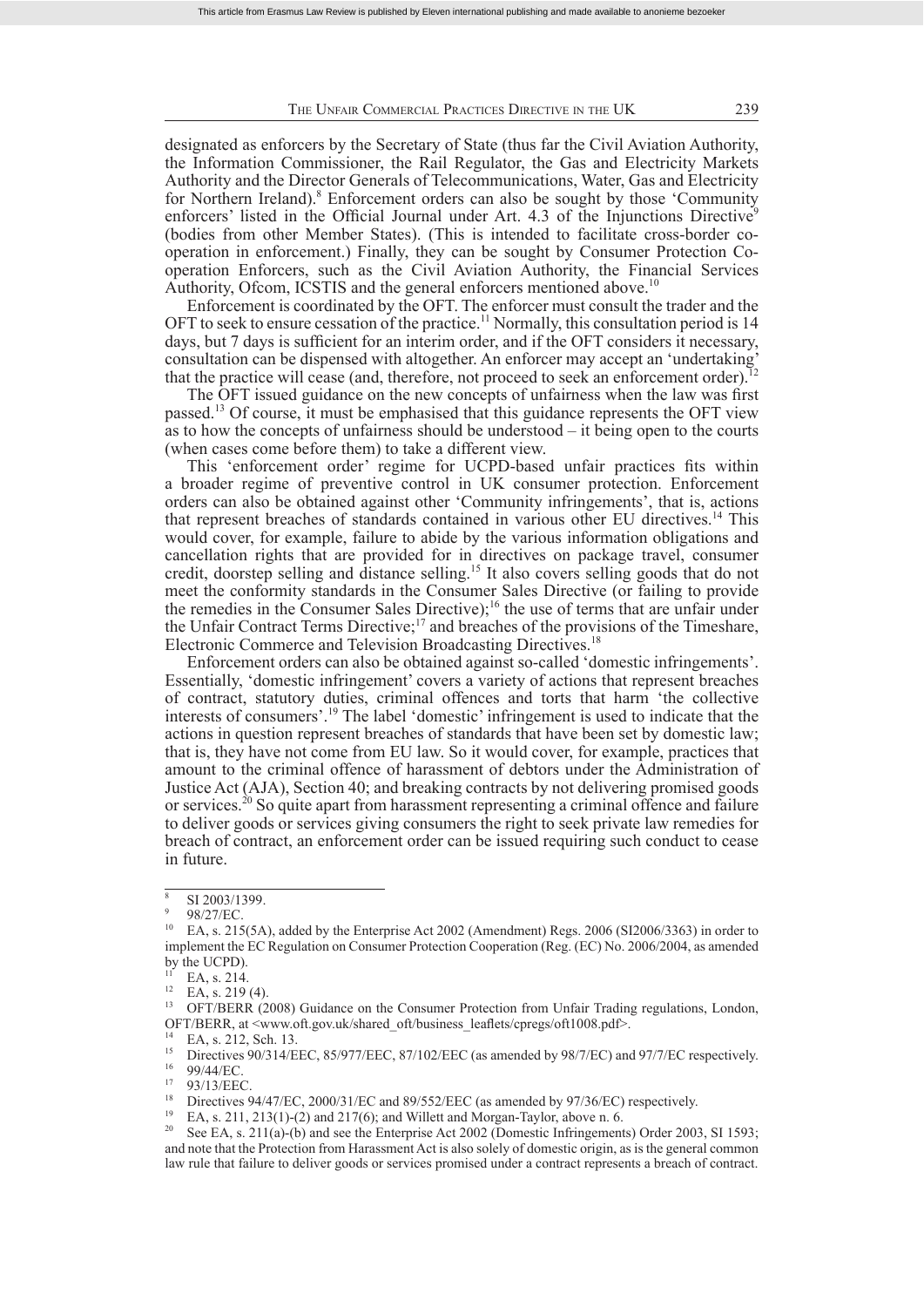# **2.3 Europeanisation of Preventive Enforcement through the 'General Clause'**

So we can see that tools for preventive control of unfairness as defined by the UCPD have been 'slotted in' to a pre-existing national regime of preventive consumer protection. However, it is our contention that this is more than a mere technical extension of such preventive consumer protection powers. The pre-existing 'domestic' and 'Community' infringements all tend to involve relatively narrow and specific issues (often only in particular sectors): for example, failure to provide specific types of information in doorstep and distance sales; supply of defective goods; use of unfair contract terms; harassment of debtors etc.

In contrast, the UCPD concepts of unfairness, which can now form the basis of preventive action, are much broader in their scope. The various 'general clauses' – 'misleading actions', 'misleading omissions', 'aggressive practices', violation of 'professional diligence' – are 'general' partly because they are themselves very open textured.21 In addition, they can be called 'general' because they cover such vast ground. They cover practices<sup>22</sup> 'before, during or after' any 'commercial transaction';<sup>23</sup> (there being no restriction to particular types of transaction or sector). So in relation to almost all conceivable goods or services, there is a 'cradle to grave' regime covering practices such as advertising, persuasion and negotiation at the pre-contractual stage; post-contractual alterations or variations; performance, delivery etc by the trader; performance, payment etc by the consumer; complaint handling; after sales service; and enforcement by either party.

In short, UCPD implementation has brought a very significant expansion of the use of the 'general clause', a very significant 'Europeanisation' of the UK preventive consumer protection regime.<sup>24</sup> (It is worth emphasising that use of an open-textured general clause that covers considerable ground is not only 'European' in the sense that it comes from a European Union directive, but also 'European' – and here, 'continental' European is the more precise term – in that this tradition of open-textured, broadly applicable general clauses is a tradition that is deeply embedded in the civil law legal tradition of continental Europe – and not the common law UK tradition.)<sup>25</sup>

## **2.4 Criminal Sanctions: Tradition, Rationales, Policies and Operation**

Criminal sanctions have been a core part of public enforcement of consumer law in the UK for centuries. There is plenty of scope for debate as to the rationales for using the criminal law in the consumer protection sphere.<sup>26</sup> Certainly, criminal sanctions can be viewed as having important deterrent effects that might be missing in the case of the

 $\frac{21}{21}$  See, on this, C. Willett, 'General Clauses and the Competing Ethics of European Consumer Law in the UK', 71 *Cambridge Law Journal* 412 (2012); and Willett, above n. 1.

<sup>&</sup>lt;sup>22</sup> Any 'Act, Omission, Course of Conduct or Representation' (UCPD Art. 2 (d)/CPUTR, Reg. 2 (1)).

<sup>23</sup> UCPD, Art. 3 (1)/ CPUTR, Reg. 2 (1).

<sup>&</sup>lt;sup>24</sup> On Europeanisation see C. Twigg-Flesner, *The Europeanisation of Contract Law* (2008); C. Twigg-Flesner (ed.), *The Cambridge Companion to European Union Private Law* (2010); R. Brownsword, H.- W. Micklitz, L. Niglia, & S. Weatherill, *The Foundations of European Private Law* (2011); and Willett, above n. 21. Of course, 'Europeanisation' more generally covers more than the use of concepts such as general clauses that derive from continental, civil law traditions than the common law tradition. It also covers, e.g., the way in these and other concepts are interpreted in an 'autonomous' European manner by the European Court of Justice; the 'spillover' or 'spontaneous' Europeanisation that may take place in areas not directly covered by a Directive (e.g. in private law, on which see below); and, indeed, the impact of barrier to trade rules on national contract and trade law (see C. Twigg-Flesner, *The Europeanisation of Contract Law*).

<sup>&</sup>lt;sup>25</sup> Generally see G. Howells, 'General Clauses in European Consumer Law', in Micklitz (ed.), *Verbraucherrecht in Deutschland* (2005); and S. Grundman and D. Mazeaud, *General Clauses and Standards in European Contract Law* (2005).

<sup>26</sup> For an excellent and exhaustive review of rationales, see P. Cartwright, *Consumer Protection and the Criminal Law* (2001).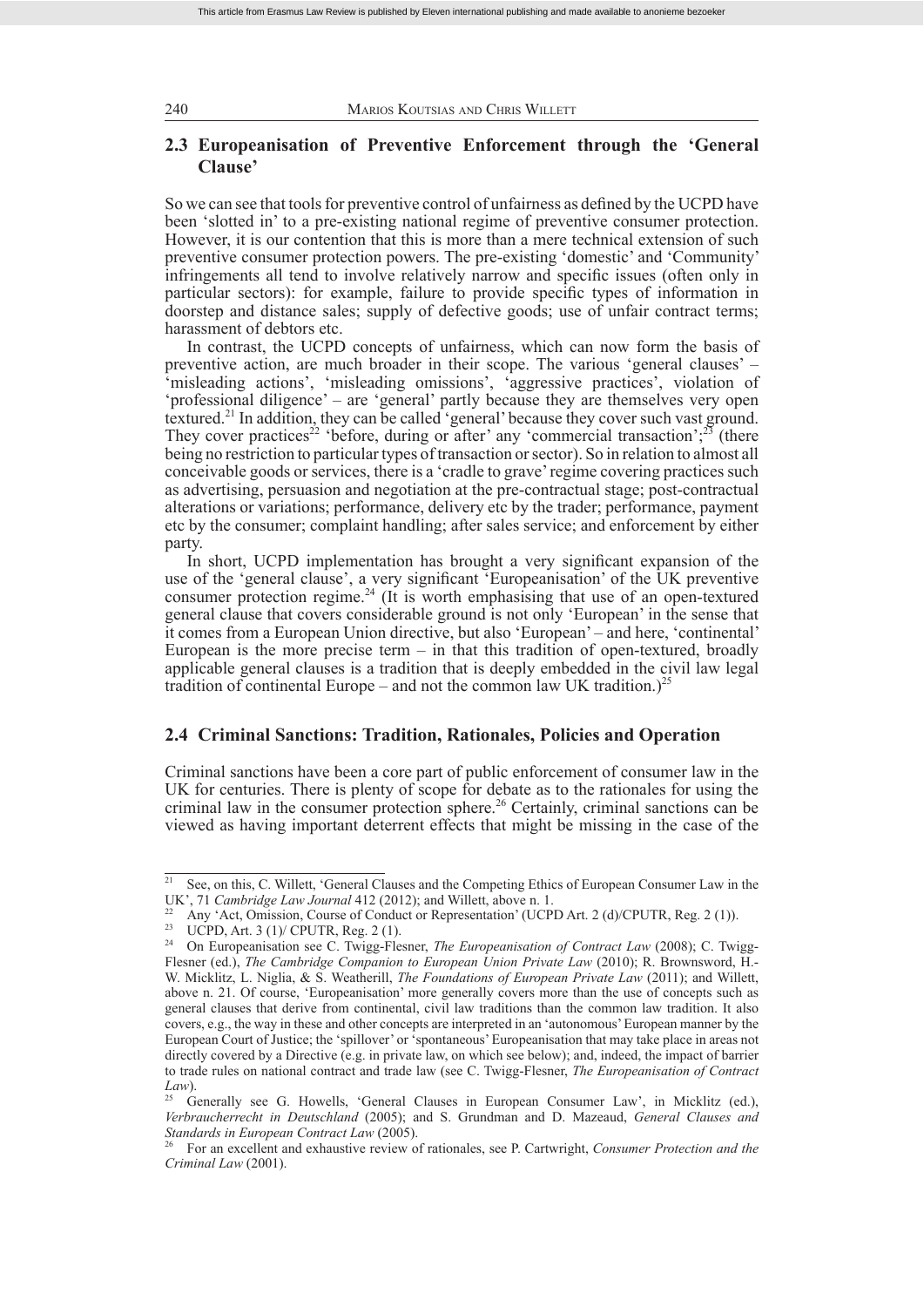preventive sanctions discussed above. More generally, the OFT has said that criminal enforcement should be used where

civil enforcement is unlikely to be effective in achieving a change in behavior and/or the breach is sufficiently serious that the conviction and punishment of offenders ought to be pursued, for example to protect the public and to provide wider deterrence.<sup>27</sup>

The OFT elaborates on this by saying that it is likely to consider beginning a criminal investigation:

- where traders deliberately or recklessly use deceptive, misleading or fraudulent practices;
- where traders deliberately or recklessly use aggressive, intimidating or coercive practices;
- where flagrant and/or persistent offending by a trader or group of associated traders has occurred or is occurring;
- where a particular unlawful practice is widespread, or there is a risk determined that criminal enforcement is likely to be the most effective means by which to set a precedent for future action; or
- where false statements are made or false documents provided in the course of dealings with the OFT or another enforcement body or where the investigation is otherwise obstructed.<sup>28</sup>

Criminal sanctions have been, and continue to be, used, for instance, in relation to food labelling, quality and safety; $^{29}$  and general product safety.<sup>30</sup> They were used against 'false trade descriptions' (Trade Descriptions Act-TDA-1968) (covering basically misleading statements about goods and services) and 'misleading pricing' (Consumer Protection Act 1987 Part III) until the implementation of the UCPD. These provisions were repealed by the CPUTR<sup>31</sup> and replaced by offences based on the UCPD concepts. So a trader now commits an offence if he carries out a misleading act or omission or an aggressive practice (the definitions reflecting those in the UCPD).<sup>32</sup> These are all strict liability offences, there being no *mens rea* requirement (i.e. no need to prove that the trader acted intentionally, recklessly or negligently). A trader also commits an offence if he contravenes the requirement of professional diligence.<sup>33</sup> However, for the trader to be criminally liable for violation of the professional diligence standard, there *is* a *mens rea* requirement. The trader is guilty of an offence only if he '*knowingly or recklessly* [engages] in conduct' that is contrary to professional diligence and materially distorts, or is likely to materially distort, consumer behaviour'.<sup>34</sup> It is important to stress here that the trader need only be 'knowing or reckless' as to his own behaviour. There is no need for him to know of (or be reckless as to) its actual or likely effects on consumers.

Finally, a trader also commits an offence if he engages in any practice set out in paras. 1-10, 12-27 and 29-31 of the Schedule of practices that are always regarded as unfair.<sup>35</sup>

In the case of the misleading action and omission offences, the aggressive practice offence and the practices in Sch. 1, there are defences available.<sup>36</sup> The defences are those that have long been used for 'consumer protection' offences in the UK so that earlier case law under the TDA and other legislation may still prove helpful.

<sup>27</sup> OFT, *Criminal Enforcement of the Consumer Protection from Unfair Trading Regulations* (2010), para 2.1, available at [<www.oft.gov.uk/shared\\_oft/policy/OFT1273.pdf](http://www.oft.gov.uk/shared_oft/policy/OFT1273.pdf)>.

<sup>&</sup>lt;sup>28</sup> Id, at 2.2

<sup>&</sup>lt;sup>29</sup> B. Atwood, K. Thompson, & C. Willett, *Food Law* (2009).

 $30$  Howells, above n. 6.<br> $31$  CDUTD, Schodule 4.

 $^{31}$  CPUTR, Schedule 4.

 $^{32}$  Regs. 9–11; and see Regs. 13 and 14 on penalties and time limits respectively.

 $^{33}$  Reg. 8.

 $rac{34}{35}$  Reg. 8(1) (a).

 $rac{35}{36}$  Reg. 12.

The defences are not available in the case of the 'violation of professional diligence' offence: if the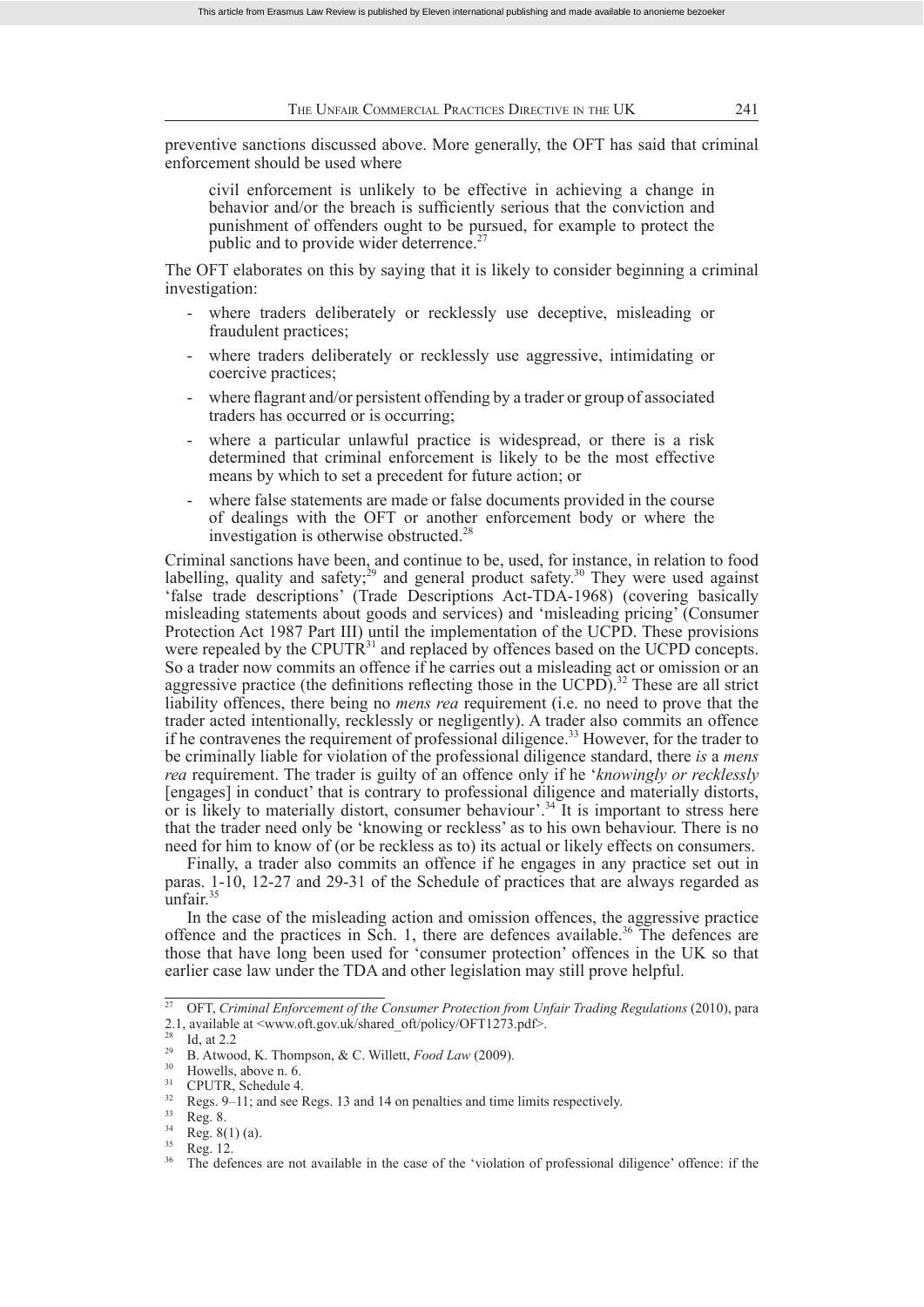One set of defences are those available under s. 17. Here the defendant must first prove that the commission of the offence is due to

- a mistake that must be a mistake by the person charged, rather than one of their employees; $37$  or
- reliance on information supplied to him by another person (whom the defendant must identify to the prosecution),  $38$  for example, information as to mileage from previous owners of a vehicle<sup>39</sup> or information on a product label placed there by the producer (and relied on by the retailer); $40$  or
- the act or default of another person (whom the defendant must identify to the prosecution)<sup>41</sup> who can be a party such as a sub-contractor or other party that is responsible for the activity in question, but can even be an employee,42 for example, as in *Tesco* v. *Nattrass,*43 where a supermarket manager who wrongly labelled washing powder counted as 'another person' for the purposes of the supermarket's defence; or
- an accident or another cause beyond his control, which may cover computer errors.44

Having established one of the above criteria, the defendant must then establish that he took all reasonable precautions *and* exercised all due diligence to avoid the commission of the offence by himself or any person under his control. Whether there have been 'reasonable precautions' is a question of fact, which will be affected by the circumstances of each particular case. Different precautions may be necessary according to whether the defendant is a manufacturer, a retailer or a supplier of services, and what is required may well also vary according to whether the defendant is a large enterprise or a small corner shop.45 In general, the key is that an appropriate system must be in place to prevent the practice taking place, for example, devising an adequate training programme for employees;<sup>46</sup> testing products (e.g. to see if they comply with information on labels);<sup>47</sup> or (in the case of false mileage readings on cars) checking the history, for example, through the registration document and obtaining statements from previous owners.<sup>48</sup>

Whether there has been 'due diligence' turns on whether the system of reasonable precautions has actually been used in practice. If it has not, then there will be no due diligence and the defence will fail.<sup>49</sup>

A further defence is provided by Reg. 18. There is a defence if the defendant can establish that it is his business to publish (or arrange for publication of) advertisements; he

trader has been 'knowing or reckless' (the required *mens rea* for this offence), then it is hard to see how he can have exercised 'reasonable precautions/due diligence' (s. 17 defence) or 'innocently' published an advertisement (s. 18 defence), so it would be illogical for the defences to be available.

<sup>37</sup> *Birkenhead Co-operative Society* v. *Roberts* [1970] 1 WLR 1497.

Reg. 17(2).

<sup>39</sup> *See Simmons* v. *Potter*, [1975] RTR 347 (although the due diligence element was not established in this case – see below); and *Ealing LBC* v. *Taylor*, [1995] CLR 156 (where due diligence was established – see below).

<sup>40</sup> *Hurley* v. *Martinez*, [1991] CCLR 1.

<sup>&</sup>lt;sup>41</sup> Reg. 17(2).

So long as they are not so senior as to be an 'alter ego' of the company (e.g. members of the Board of Directors, managing director and other senior officers) (see *Tesco* v. *Nattrass*, [1971] 2 All ER 127).

 $\frac{43}{44}$  Id. <sup>44</sup> See *Berkshire CC* v. *Olympic Holidays Ltd*, [1994] 13 Trading LR 251.

<sup>45</sup> See *Garrett* v. *Boots the Chemist*, [1980].

<sup>46</sup> See *Tesco* v. *Nattrass*, above n. 42.

<sup>47</sup> *Amos* v. *Melcom (Frozen Foods)*, [1985] 149 JP 712, DC (insufficient evidence of sampling to check if meat labelled 'rump steak' was actually thus).

<sup>48</sup> *See Richmond upon Thames LBC* v. *Motor Sales (Hounslow) Ltd*, [1971] RTR 116; *Wandsworth LBC*  v*. Bentley*, [1980] RTR 429 DC; and *Ealing LBC* v. *Taylor*, [1995] Crim LR 156. Even with some such checks, it has also been held that not enough had been done and that a statement disclaiming knowledge as to whether the mileage was correct was required as a 'reasonable precaution' against customers being misled (*Simmons* v. *Potter* [1975], RTR 347).

<sup>49</sup> See *Turtington* v. *United Co-operative Ltd,* [1993] Crim LR 376; and see the judgment of Lord Diplock in the *Tesco* v. *Nattrass* case, above n. 42 for guidance on due diligence.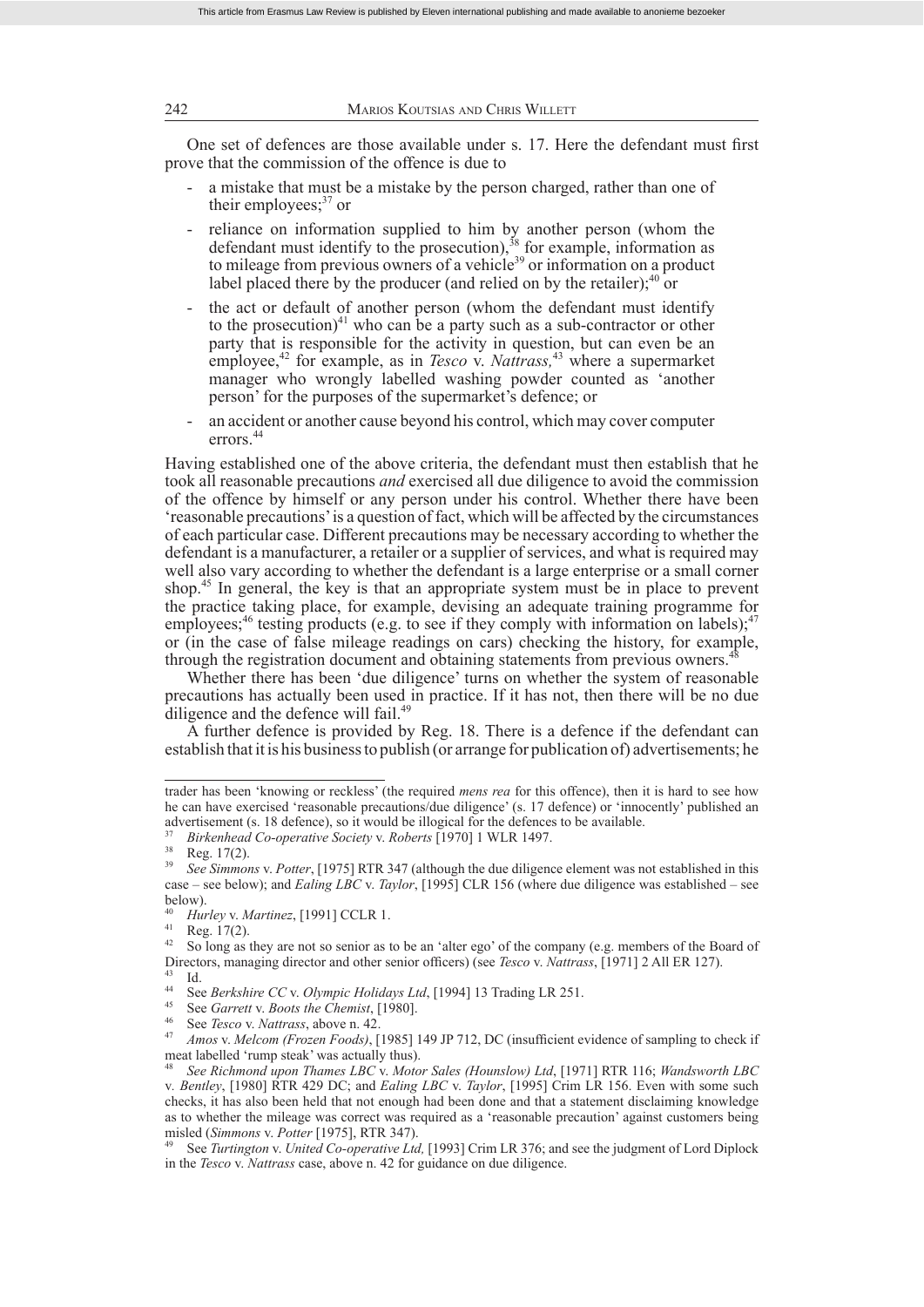received the advertisement for publication in the ordinary course of business, and he did not know, and had no reason to suspect, that its publication would amount to an offence. This covers those (such as newspapers and magazines) who publish advertisements, as well as those (such as advertising agencies) who arrange for publication.

These defences are available partly because the offences are strict liability, and it is thought that some form of escape route from strict *criminal* liability should be available where blame is minimal. The 'reasonable precautions and due diligence' requirement can also be viewed as a way of incentivising traders to manage their affairs so as to avoid the behaviour in question. We would suggest that this is why, as we saw above, it is key to successful use of this defence to establish that an effective system was in place to prevent the practice taking place and that this system was operating properly in the circumstances in question.

## **2.5 Europeanisation of Criminal Enforcement Through the 'General Clause'**

So we can see that the UK has chosen to back up preventive control of (UCPD defined) unfair practices with traditional UK criminal sanctions. However, again, although the UK may be using traditional, 'home-grown' enforcement tools to enforce the European standards of fairness, we would suggest that these standards of fairness are, themselves, Europeanising the home-grown enforcement tools. The point, again, is the general clause and the very broad application of fairness that it has introduced to UK criminal law.

To take one example, the pre-existing criminal rules tended not to cover statements made during the performance or enforcement of a contract. The TDA, for instance, was focused on statements about the goods or services themselves, tending to mean that the focus was on statements made at or around when the contract is first made.<sup>50</sup> However, statements made in the context of performance or enforcement *are* covered by the new (Europeanised) regime. We noted above that the UCPD concept applies to practices 'before, during or after' any 'commercial transaction'.51 So the reach of criminal consumer protection law has been significantly extended by this European general clause. It will cover, for example, statements as to the rights of consumers, which might influence their decisions as to whether 'to exercise a contractual right'<sup>52</sup> (possibly covering statements that deceive consumers as to their rights and that are therefore likely to cause them to make the decision not to enforce these rights).

#### **3 Spontaneous Europeanisation of Private Law**

The consumer contract laws of England and Scotland have certainly been significantly Europeanised over the past two or three decades.<sup>53</sup> Most notably, we can speak of:

the European information and cancellation rights from the distance selling and package travel directives.<sup>54</sup>

<sup>&</sup>lt;sup>50</sup> See TDA, ss 1-5 and 14; and Willett and Morgan-Taylor, above n. 6, at 7.8.3.1.

<sup>&</sup>lt;sup>51</sup> UCPD, Art. 3 (1)/CPUTR, Reg. 2 (1).

<sup>52</sup> For a misleading practice under the CPUTR/UCPD, the information must be false or be likely to deceive the average consumer and it must causes or be likely to cause the average consumer to take a transactional decision he would not have taken otherwise (UCPD, Art. 6 (1)/CPUTR, Reg. 5 (2) (a)-(b)); and 'transactional decision' includes a decision as to whether to exercise a contractual right (UCPD, Art. 2 (k)/CPUTR, Reg. 2 (1)).

<sup>&</sup>lt;sup>53</sup> See Twigg-Flesner (2008), above n. 24.<br> $\frac{54}{2}$ , Above n. 15; implemented in the UV h

<sup>54</sup> Above n. 15; implemented in the UK by the Consumer Protection (Distance Selling) Regs. 2000, SI 2000/2334; and Package Travel, Package Holidays and Package Tours Regs. 1992, SI 1992/3288. See now the expansion of European information obligations contained in the Consumer Rights Directive (2011/83/ EU).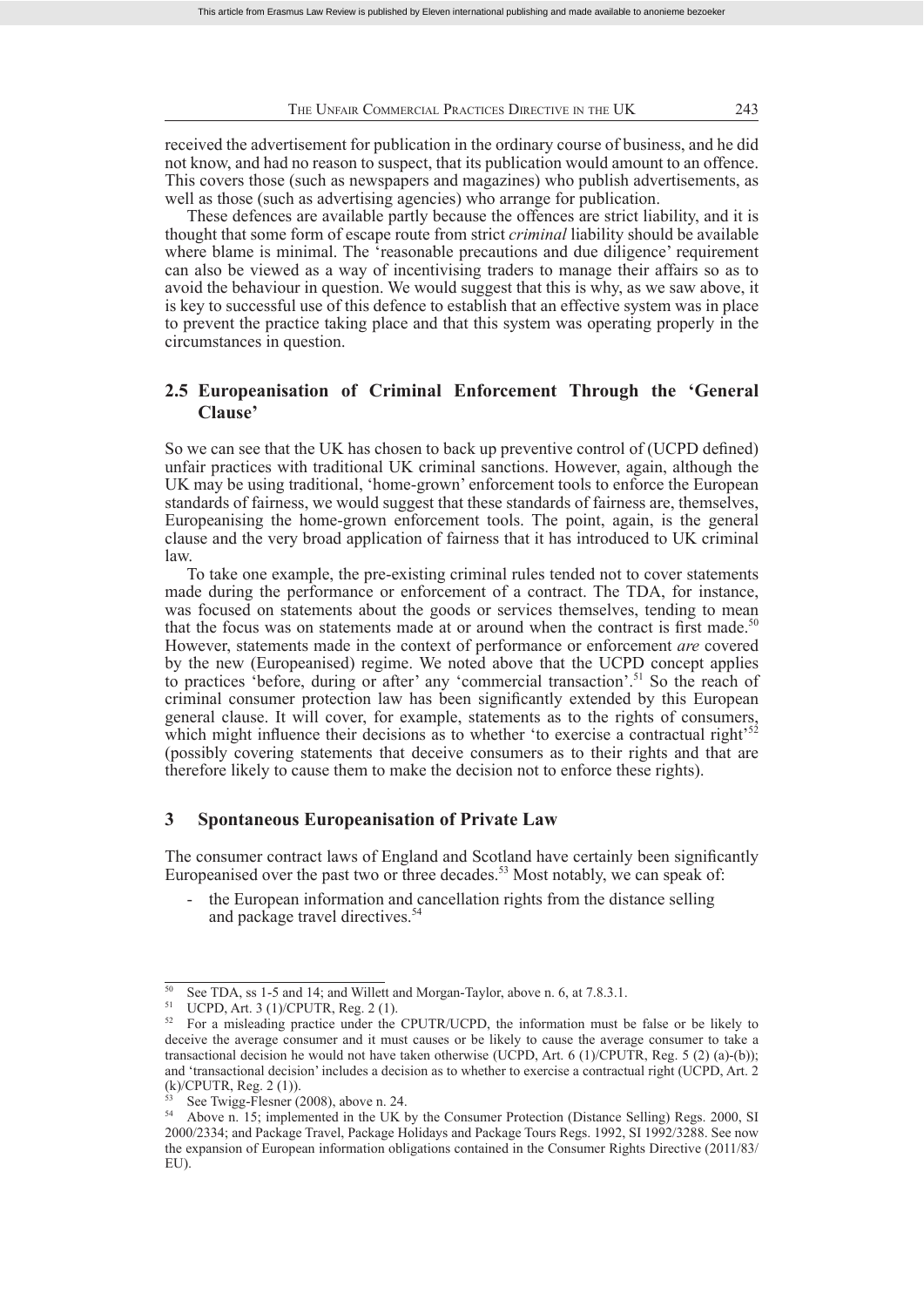- the European concept of fairness that applies to most standard terms;<sup>55</sup>
- the European conformity standard applicable to sale and supply of consumer goods and the European 'cure' remedies of repair and replacement from the Consumer Sales Directive.<sup>5</sup>

The UCPD's general clauses on practices do not apply in private law as such. As is well known, UCPD Article 3 (2) provides that the directive is 'without prejudice to contract law and, in particular, to the rules on the validity, formation or effect of a contract'. In other words, there is no direct obligation on member states to provide consumers with private law remedies where contracts are negotiated, concluded, performed or enforced in ways that are unfair within the meaning of the general clauses on misleading actions or omissions, aggressive practices, or professional diligence.

Of course, there are pre-existing private law remedies in the UK for practices such as misrepresentation (rescission and damages), and duress and undue influence (rescission). (It should be emphasised here that action to rescind the contract must be taken by the party – here the consumer – affected by the practice, i.e. the contract is voidable, not void.) These concepts obviously cover a fair amount of the same ground as is covered by the misleading and aggressive practice concepts from the UCPD. At the same time, they are not necessarily always as protective as the UCPD concepts.<sup>57</sup> Nevertheless, when the Directive was first implemented, the UK chose not to extend the availability of private law remedies to cover cases of unfairness as defined by the UCPD general clauses.58

However, it was always likely that private law would be Europeanised in less direct ways by the UCPD concepts of fairness. Such 'spontaneous' or 'spillover' Europeanisation might occur in the following ways.<sup>59</sup> First of all, even if compliance with the standards set by the general clauses cannot be enforced through private law action as such, these standards inevitably affect contracting *practice.* As we have noted above, the UCPD general clauses apply 'before, during or after' any 'commercial transaction'.<sup>60</sup> So the European standards of fairness set by these general clauses determine how traders must behave towards consumers while seeking to persuade them to enter *contracts*, negotiating *contracts* and during the performance and enforcement of *contracts*.

Second, there is always the possibility that the courts may develop pre-existing domestic concepts (e.g. misrepresentation, duress, undue influence) incrementally in ways that reflect the UCPD general clauses.

Finally, the Law Commissions have been working on proposals for the introduction of some statutory private law remedies for at least certain violations of the UCPD general clauses.<sup>61</sup> In brief, the idea is that there would be rescission and price reduction remedies on a 'strict liability' basis, while traders would be able to avoid damages liability by establishing that they had exercised 'due diligence' in seeking to avoid carrying out the practice in question. The remedies would not be available for misleading omissions or violation of professional diligence. This does mark a serious restriction on the degree of Europeanisation, given that these are two key 'European' concepts that have not played a significant role in UK private law.

 $\frac{55}{55}$  Above n. 17; implemented in the UK by Unfair Terms in Consumer Contracts Regs. 1999, SI 1999/2083; and see C. Willett, *Fairness in Consumer Contracts: The Case of Unfair Terms* (2007).

 $^{56}$  Above n. 16, implemented by Sale and Supply of Goods to Consumers Regs. 2002, SI 2002/3045.

See generally Willett, above n. 1; and Willett, above n. 21.

<sup>58</sup> The idea was that the Law Commissions should investigate more fully the way in which the UCPD concepts could interact with the traditional UK concepts. See now Law Commission, *A Private Right of Redress for Commercial Practices* (2008); *Consumer Redress for Misleading and Aggressive Practices*, LCCP 199, April 2011; and Law Commissions, *Consumer Redress for Misleading and Aggressive Practices,*  Law Com 332, Scot Law Com 226, 2012. See further below on this work.

<sup>59</sup> Generally on such forms of harmonisation, see W. Van Gerven, *ERPL* (2001) 492 and M.B.M. Loos, *ERPL* (2007) 515. For an excellent early analysis of the issue see S. Whittaker, 'The Relationship of the Unfair Commercial Practices Directive to European and National Contract Laws', in S. Weatherill and U. Bernitz, *The Regulation of Unfair Commercial Practices* (2007). Also, see Willett, above n. 1; and Willett, above n. 21.

<sup>60</sup> UCPD, Art. 3 (1)/CPUTR, Reg. 2 (1).

 $61$  See above n. 58.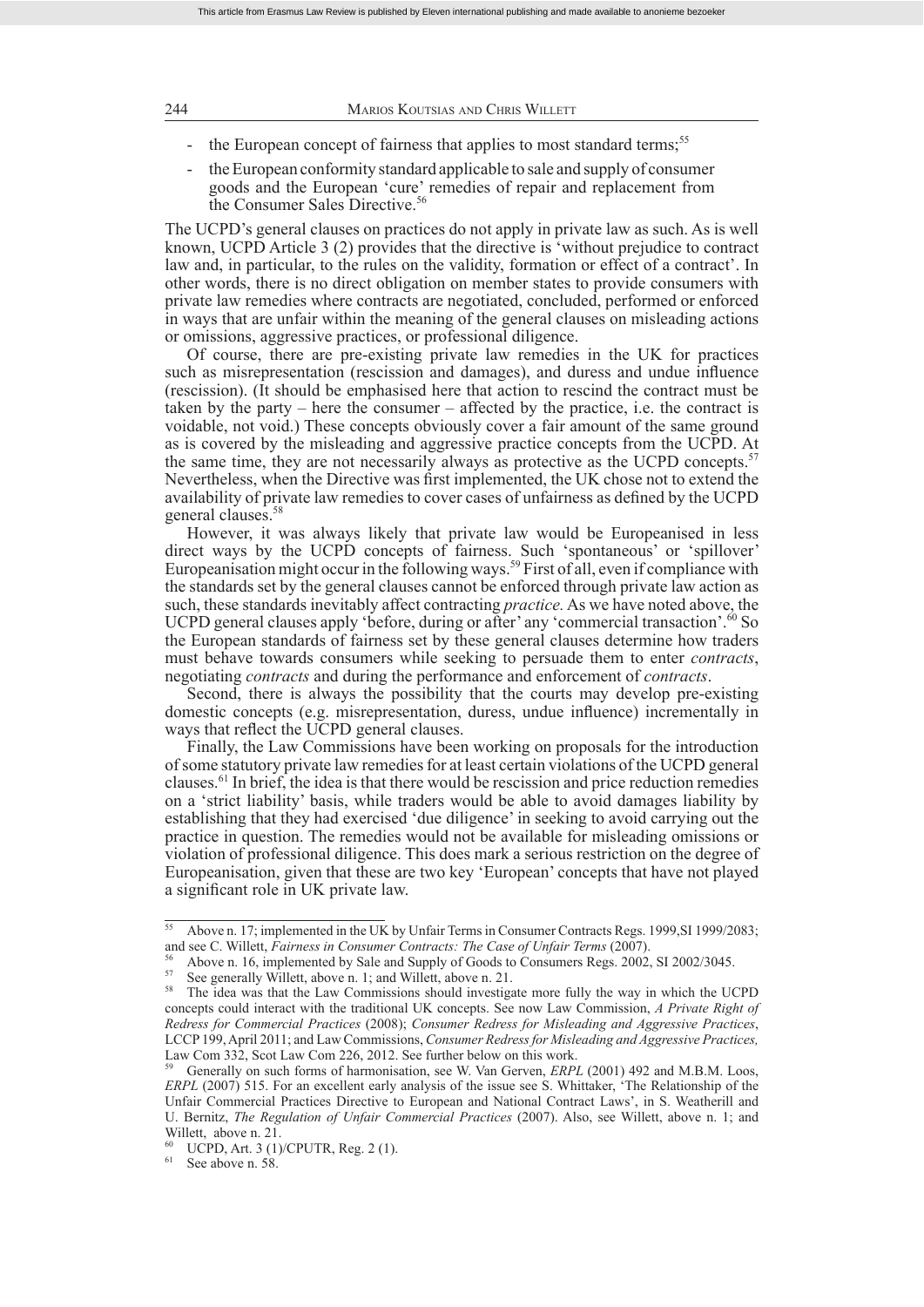Nevertheless, the new remedies *would* be available for misleading actions and aggressive practices. The misleading action concept is perhaps not sufficiently different from domestic misrepresentation for us to say that the introduction of private law remedies in relation to it involves a significant Europeanisation.<sup>62</sup> However, the aggressive practice concept has the potential to be understood in a significantly different and more protective way than the domestic duress and undue influence concepts.<sup>63</sup> So, introducing private law remedies for breach of the aggressive practice concept may significantly Europeanise this branch of consumer private law. Further, this is a potentially important area in practice, as it is where consumers must look for private law remedies against high-pressure selling and debt collection by traders.

# **4 Full Harmonisation, Minimum Harmonisation and Limits to Europeanisation: Financial Services**

#### **4.1 Full Harmonisation**

We have already seen that the CPUTR repealed key generally applicable rules on trade descriptions and misleading pricing. It also repealed a very large number of rules dealing with more specific types of practice.<sup>64</sup> One reason for all of these repeals was to foster simplicity, i.e. to avoid having complicated overlap and duplication as between the main piece of legislation (the CPUTR) and large numbers of pre-existing rules. However, another key reason for repealing as much as possible of the old law was the full harmonisation clause in Article 4, which provides that:

Member States shall neither restrict the freedom to provide services nor restrict the free movement of goods for reasons falling within the field approximated by this Directive.

The final section (below) will suggest that the UCPD concepts often offer the potential to provide greater protection than was provided by pre-existing law. Nevertheless, the more pre-existing law remaining on the statute book, the greater the risk that some of it might, in some or other way, exceed the level of protection offered by the UCPD concepts. So in order to avoid this risk of offending against the full harmonisation principle in Article 4, vast swathes of pre-existing law were repealed; this further reinforcing the Europeanisation process that has been the key narrative of this article so far.

# **4.2 Minimum Harmonisation and the Limits of Europeanisation: the case of Financial Services**

Notwithstanding the significant Europeanising effect of the UCPD as explained above, 'home grown' UK rules may continue to play the main regulatory role in the areas of financial services and immovable property, which are exempted by Article 3 (9) from the full harmonisation principle that applies generally under the UCPD. In these sectors, there is, in effect, the *minimum* harmonisation that has generally applied in the past to consumer protection directives.

We will focus here on financial services as it is such an important element of the consumer economy. The 'home grown' regime here operates within a well-established institutional structure and (as is permitted by Article  $3(9)$ ) may well set higher standards of protection than those in the UCPD.<sup>65</sup>

 $\overline{62}$  Although the price reduction remedy would be a useful one that does not exist currently for common law misrepresentation.

See Willett, above n. 1; Willett, above n. 21; and see further below at notes 82-87 and related text.

<sup>64</sup> CPUTR, Schedule 4.

<sup>65</sup> For similar conclusions in relation to immovable property, see Civic Consulting, *Study on the Application of Directive 2005/29/EC on Unfair Commercial Practices in the EU* (2012).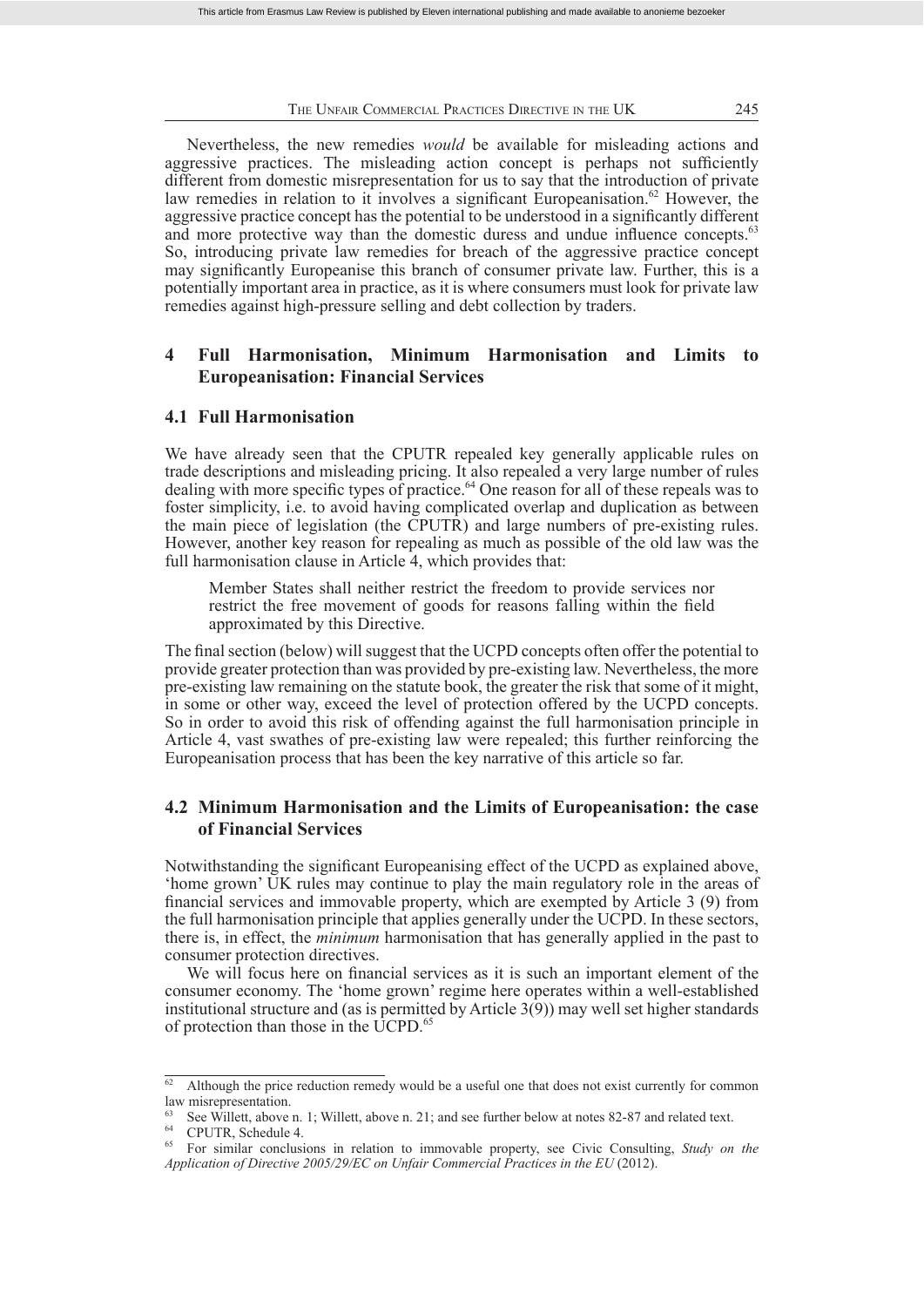We will concentrate on the regime regulating *secured* credit.<sup>66</sup> Currently, *secured* credit (covering the first legal charge over a borrower's home) and other financial services are regulated by the FSA under the Financial Services and Markets Act (FSMA) 2000.67 This is done under the rules in the Financial Services Authority (FSA) Handbook (specific and detailed rules dealing with specific practices), $68$  the general principles for business, $69$  the Treating Customers Fairly (TCF) Outcomes<sup>70</sup> and the CPUTR (the regime implementing the  $\text{UCPD}$ .<sup>71</sup>

Certainly, it is difficult to make definitive comparisons between the very opentextured general principles for business, the TCF Outcomes and the similarly opentextured (but differently worded) definitions of 'unfair' practices from the UCPD. Comparison is further complicated by the huge *volume* of more specific rules (contained in the FSA Handbook), which support and complement the more general FSA principles of fairness.<sup>72</sup> The problem here is to say whether (as well as reflecting the broad  $\hat{F}SA$ principles) these Handbook rules can be said to represent a natural 'unpacking' of the broader UCPD standards of fairness or whether they go beyond this and provide greater protection.

Nevertheless, we would suggest that the FSA principles may often set higher standards than the UCPD. First of all, let us consider the rules on misleading actions. Violation of the UCPD 'misleading action' provision must involve information as to one of the matters on the list contained in Article  $6(1)(a)-(g)$ . This could be considered to be an exhaustive list, and although it is very broad in scope, it does not necessarily cover every potential type of information. However, a practice might certainly be considered to be misleading, and therefore unfair, under the FSA regime despite not involving information on the list in Article 6 (1). FSA general principle 7 refers to the obligation to 'communicate information to [consumers] in a way which is clear, fair and not misleading', and this applies whatever the subject matter of the information.

Also, under the UCPD, it is not sufficient to establish that the practice would mislead the average consumer. It must, in addition, be shown that the impact of the practice is or is likely to be such that the average consumer would take a 'transactional decision' different from that which they would take otherwise.<sup>73</sup> This requirement can make a difference to whether a practice is unfair or not. For instance, a price or other charge that is understated by a few pence arguably still misleads the average consumer, but may be

UCPD, Art.  $6 (1)$ .

<sup>&</sup>lt;sup>66</sup> For similar conclusions in relation to unsecured credit, see Civic Consulting, above n. 65.<br><sup>67</sup> The ESA is reproprible for both protecting consumers and maintaining confidence in

The FSA is responsible for both protecting consumers and maintaining confidence in the financial markets (FMSA, ss. 2, 3 and 5); and see the rule-making powers in FMSA, s. 138, as amended by Financial Services Act 2010, ss. 3 (4) and 26 (1) (c). No firms are allowed to operate (provide regulated financial services) in the first place until the FSA has given them permission to do so. NB that plans are currently being discussed for a transfer of the consumer protection function of the FSA next year to a new 'Financial Conduct Authority': see Financial Services Bill 2010-12 to 2012-13 available at [http://services.parliament.](http://services.parliament.uk/bills/2010-12/financialservices.html) [uk/bills/2010-12/financialservices.html](http://services.parliament.uk/bills/2010-12/financialservices.html) and M. Wheatley, 'Journey to the FCA', FSA/PN/092/2012, available at <<http://www.fsa.gov.uk/library/communication/pr/2012/092.shtml>>.

Available at [<www.fsa.gov.uk/Pages/handbook/index.shtml](http://www.fsa.gov.uk/Pages/handbook/index.shtml)>.

<sup>69</sup> Full Handbook, *Principle* 2.1, available at [<https://fsahandbook.info/FSA/html/handbook/PRIN/2/1](https://fsahandbook.info/FSA/html/handbook/PRIN/2/1)>.

FSA, Treating Customers Fairly, available at [<www.fsa.gov.uk/Pages/Doing/Regulated/tcf/index.](http://www.fsa.gov.uk/Pages/Doing/Regulated/tcf/index.shtml) [shtml](http://www.fsa.gov.uk/Pages/Doing/Regulated/tcf/index.shtml)>; and see J. Black, M. Hopper, & C. Band, *Making a Success of Principles Based Regulation* (2007), Law and Financial Markets Review 191; T. Williams, 'Open the Box: An Exploration of the Financial Service Authority's Model of Fairness in Consumer Financial Transactions', in J. Devenney, L. Fox O'Mahony, and M. Kenny (eds.), *Unconscionability in European Private Financial Transactions* (2010) 227; and P. Cartwright, 'Conceptualising and Understanding Fairness: Lessons from and for Financial Services', in J. Devenney, L. Fox O'Mahony, & M. Kenny (eds.), *Unconscionability in European Private Financial Transactions* (2010) 205.

On the approach of the FSA to the UCPD/CPUTR generally see [<www.fsa.gov.uk/Pages/About/What/](http://www.fsa.gov.uk/Pages/About/What/International/ucp/index.shtml) [International/ucp/index.shtml>](http://www.fsa.gov.uk/Pages/About/What/International/ucp/index.shtml).

Note also that the OFT is the main enforcer under the CPUTR, but there is an agreement between the OFT and the FSA on division of responsibilities for financial services matters-see Concordat between the OFT and FSA, November 2009, at <[https://webmail.dmu.ac.uk/exchweb/bin/redir.asp?URL=http://www.](https://webmail.dmu.ac.uk/exchweb/bin/redir.asp?URL=http://www.fsa.gov.uk/pubs/other/concordat_fsa_oft_08.pdf) [fsa.gov.uk/pubs/other/concordat\\_fsa\\_oft\\_08.pdf>](https://webmail.dmu.ac.uk/exchweb/bin/redir.asp?URL=http://www.fsa.gov.uk/pubs/other/concordat_fsa_oft_08.pdf).

<sup>72</sup> The Handbook subdivides into separate 'sub' books containing hundreds of rules on such issues as mortgages and home finance, insurance, banking, client assets, building societies, collective investment, credit unions, and dispute resolution.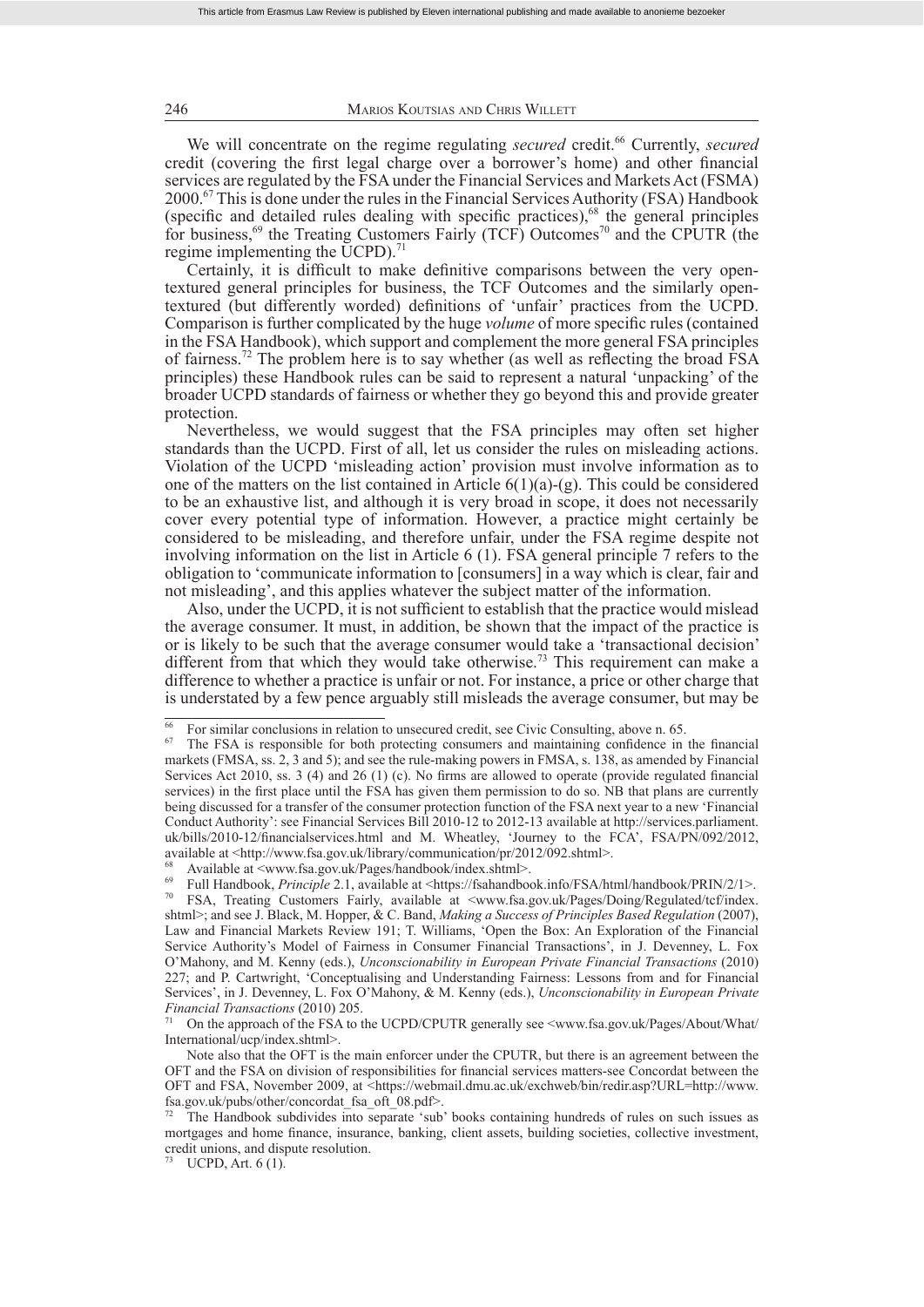unlikely to cause him or her to contract for a service or product that they would not have bought in any case. If not, the understated price or charge will not be misleading under the UCPD. However, it would arguably be misleading under the FSA regime, which contains no 'transactional decision' requirement.

Turning to 'misleading omissions', first of all, the UCPD test turns on whether the information is 'material' and is 'needed' by the 'average consumer'. The TCF Principles simply say that consumers should be provided with 'clear information and … kept appropriately informed'. Secondly, as with misleading actions, there is only a misleading omission under the UCPD, where the omission is likely to cause the average consumer to take a 'transactional decision' different from that which they would take otherwise.<sup>74</sup> As indicated above, there is no such requirement in the FSA general principles. Third, the FSA wrote to the payment protection insurance industry to remind them of typically unacceptable practices at the point of sale that had come to the FSA's attention. One of these was that:

The firm did not take reasonable steps to ensure the customer only bought a policy for which he was eligible to claim benefits.<sup>75</sup>

There is at least room for debate as to whether information as to eligibility would necessarily be 'needed' or 'material' under the UCPD test.

Now turning to aggressive practices, there are a number of requirements that are specific to the UCPD 'aggressive practices' clause that do not need to be established for there to be unfairness under the FSA regime. These requirements may mean that the FSA regime provides a higher level of protection than the UCPD regime. So under the UCPD, one route to establishing an aggressive practice is to show that there is 'coercion or harassment' leading to an actual or likely 'significant restriction' on the average consumer's 'freedom of choice or conduct'.76 Otherwise, it must be shown that there is 'undue influence', for which there must be 'exploitation' of a 'position of power' through 'pressure', which 'significantly' impairs (or is likely to so impair) the average consumer's 'freedom of choice or conduct', specifically, here, by 'significantly' limiting the ability of this average consumer to take an 'informed decision'.77 None of these criteria are mentioned in discussing fairness/unfairness in general under the FSA regime. So it is plausible that practices (pressure selling, aggressive enforcement etc.) might fail to meet these particular UCPD criteria but still be sufficient to amount to unfairness under the more open-textured FSA regime.

Then, as with misleading practices, there is the requirement of 'transactional decision making', which applies to all UCPD concepts. In the case of any practice claimed to be aggressive under the UCPD provisions, it must be shown that the result of the coercion, harassment or undue influence would be (or be likely to be) that consumers would take a transactional decision different to the one they would have taken otherwise.78 As we have seen, the concepts of fairness under the FSA regime do not contain such a requirement. So there could be aggressive behaviour that is of a more one sided, unilateral nature, where the business simply imposes a detrimental outcome on a consumer or withdraws a service from a consumer. This has the potential to be viewed as unfair under the general FSA concepts of fairness, but it would be more difficult to show that it affects consumer transactional decision making as such (as required under the UCPD).<sup>7</sup>

What is clear from the above discussion is that regulation of secured credit operates within a well-established domestic institutional structure and may well set higher standards of protection than those in the UCPD. For these reasons, along with the

 $\frac{74}{75}$  Art. 7 (1).

<sup>75</sup> FSA, Consultation Paper 10/6, The assessment and redress of Payment Protection Insurance complaints Feedback on CP09/23 and further consultation, App. 3, Point 6.

 $\frac{76}{77}$  Art. 8.

Arts  $8$  and  $2$  (j).

 $^{78}$  UCPD Art. 5.

See discussion in Willett, above n. 1 on possible ways around this problem.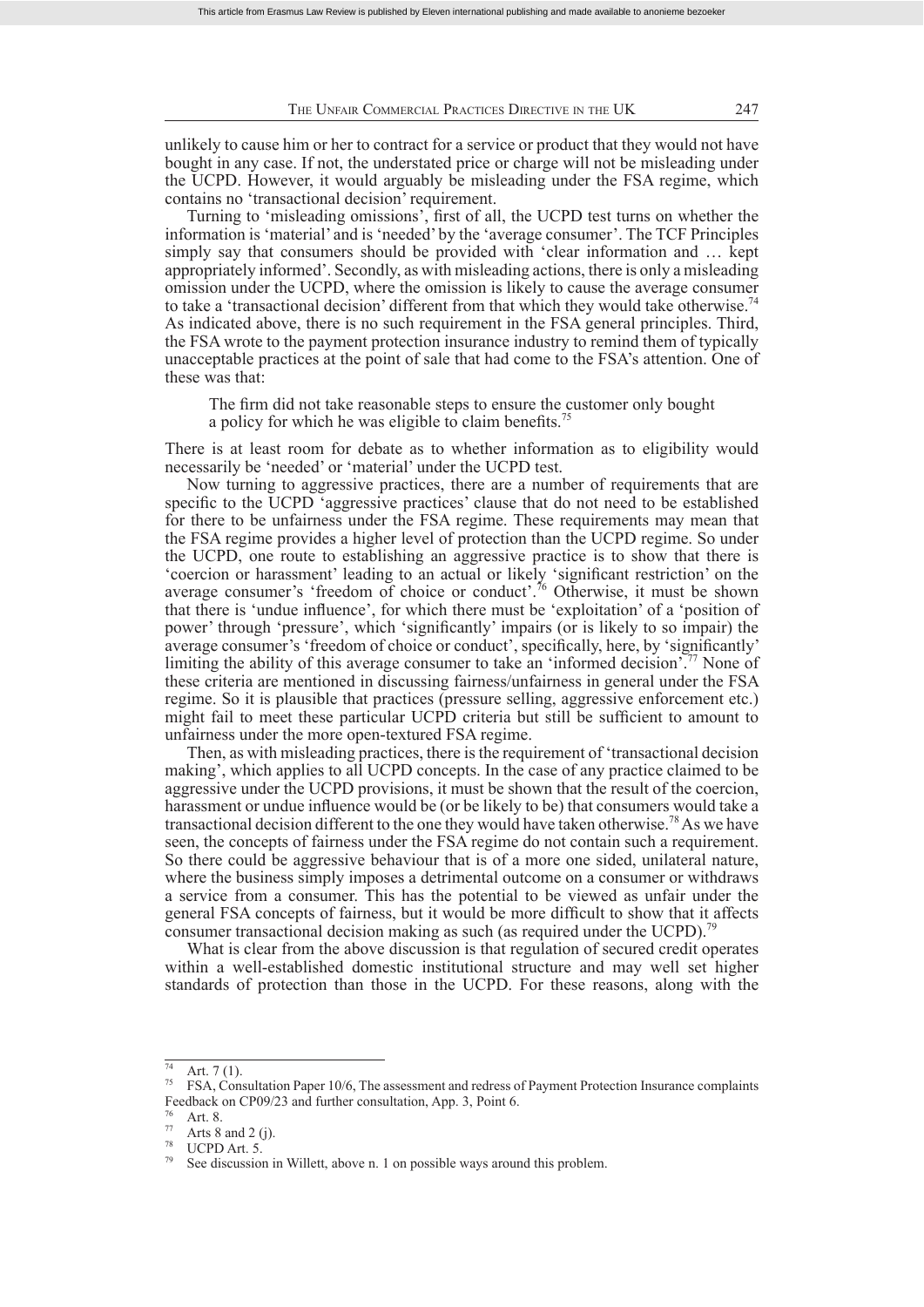minimum harmonisation allowed by Article 3(9), this home grown regime is likely to remain the dominant force in financial services regulation,  $80$  with the European UCPD norms being unlikely to play a major role.

## **5 Judicial Approaches to Europeanisation**

## **5.1 The Potential to Increase Standards of Protection Relative to Preexisting UK law**

In contrast to the position just described in relation to financial services, the UCPD generally has the potential to increase standards of protection relative to pre-existing UK law. This is something that has been demonstrated at length elsewhere; $81$  and there is no space here to provide a systematic comparison between the UCPD and pre-existing UK standards. However, it is worthwhile providing some key examples.

To begin with, there is the UCPD 'misleading omissions' concept.<sup>82</sup> It is well known that there has never been such a general rule against omissions in UK domestic law, so there is clearly now potential for a higher level of protection. Next, one might cite the 'undue influence' limb of the *aggressive practices* general clause.<sup>83</sup> This, as outlined above, covers exploitation of a 'position of power' through 'pressure', which 'significantly impairs' (or is likely to so impair) the average consumer's 'freedom of choice or conduct', specifically by significantly limiting the ability of this average consumer to take an 'informed decision'.84 Pre-existing UK domestic criminal and preventive rules focused mainly on the specific problem of harassment of debtors.<sup>85</sup> The UCPD undue influence concept seems to have the potential to cover much more than this. For example, greater trader knowledge/skill might be considered to create a 'power relationship' and the potential for 'pressure' at the sales stage. In this context, some high-pressure selling might well amount to undue influence, where, for instance, consumers are put on the spot to make quick decisions (the decision may, then, not be 'informed', as there was insufficient time to think it through). *Post* contractually, the power relationship and pressure might come, for instance, from vulnerability when struggling with commitments. This might enable traders to pressure consumers into new commitments, refinancing etc. Clearly, these examples go well beyond what is covered by rules on harassment of debtors. They also extend beyond the traditional scope of domestic private law undue influence. Inter alia, this requires a special relationship of trust and confidence (rather than just a 'relationship of power'), and has, in practice in modern times, been restricted to the 'bank guarantee' scenario.<sup>86</sup>

In summary, then, the point is that (outside the financial services sphere) the UCPD's European concepts of fairness contain the potential to increase levels of consumer protection in the UK. In this sense, the 'Europeanising' effect of the UCPD could be said to be all the more significant. Not only does the UCPD Europeanise the preventive, criminal and private law *tools* (as shown in the first part of this article), but it also Europeanises the *substantive level of protection* provided.

<sup>&</sup>lt;sup>80</sup> The FSA regime appears to be very much the first 'port of call' for the FSA, the UCPD regime being viewed as a relatively residual 'back up'.

See Willett, above n. 1; and Willett, above n. 6.

<sup>82</sup> UCPD, Art. 7/CPUTR, Regs. 6.

 $\frac{83}{200}$  Generally, see Willett, above n. 1; Willett, above n. 6; and Cartwright, above n. 6.

<sup>84</sup> And thereby causes him to take or be likely to take a transactional decision he would not take otherwise: UCPD, Arts. 8 and 2 (j)/CPUTR, Regs.  $7(1)$  and  $(3)(b)$ .

Administration of Justice Act 1970, s. 40.

<sup>86</sup> *RBOS* v. *Etridge (No. 2)*, [2002] 2 AC 773 for a summary of the cases and a re-statement of the rules.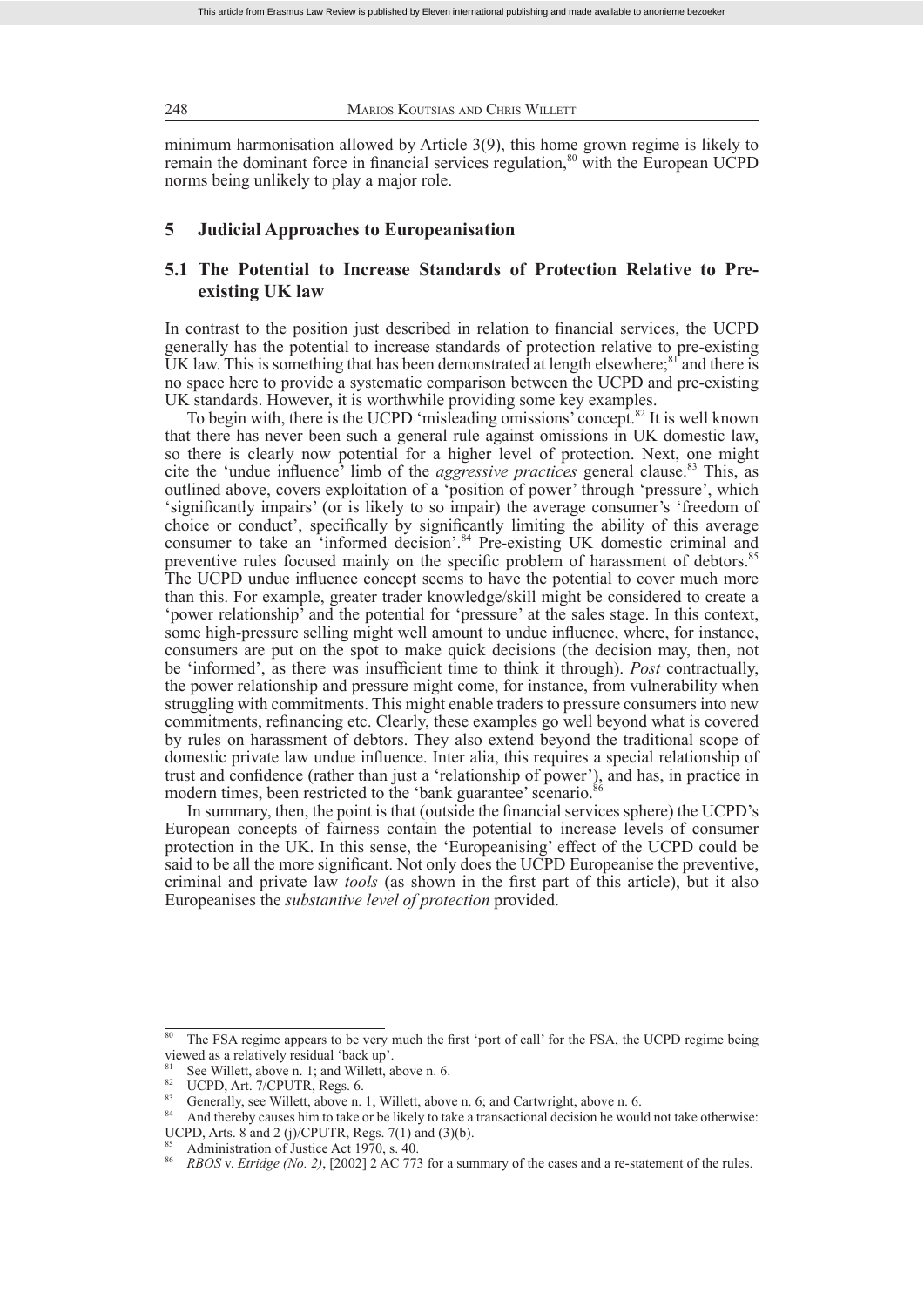## **5.2 Some Illustrative Cases**<sup>87</sup>

So far, the evidence suggests that judges have taken a relatively protective approach to interpretation of the UCPD concepts.

For example, from a consumer protection perspective, one perennial risk with concepts of 'fairness' or 'good faith' is that they will be understood to require subjective dishonesty by the trader. Now we have noted above that, in the case of the 'professional diligence' concept, there is only *criminal* liability under the UK regime where there is indeed *mens rea* in the form of intention or recklessness by the trader.<sup>88</sup> There is no mention of trader intention or recklessness where preventive control measures (enforcement orders) are concerned. At the same time, professional diligence is defined for all purposes, by reference, inter alia, to 'honest market practice'.<sup>89</sup> Nevertheless, the High Court has resisted any temptation to read this in a non-protective way. It was made clear in Tiscali UK Ltd v. British Telecommunications Plc that there was an 'objective' test of dishonesty, in that it was not necessary to demonstrate that at the time of the offending statement, its maker knew it to be false or had no honest belief in its truth.<sup>90</sup>

Another encouraging decision from a consumer protection perspective is OFT v. Purely Creative.<sup>91</sup> This case dealt with whether various 'scratchcard' promotions violated the general clauses on misleading actions and omissions. On the facts, it was held that some did and some did not. However, the key point for our purposes is that the High Court understood the 'average consumer' concept by reference to a relatively protective ethic, recognising that such a consumer will not necessarily read all information provided.<sup>92</sup>

This case is obviously significant in the context of the misleading action and omission concepts. It suggests that courts should focus on the main information provided (or *not* provided, where omissions are concerned) in deciding whether the average consumer is likely to be misled and caused to take a transactional decision that would not otherwise be taken. This core information (or lack of it) is what should determine whether there has been a misleading action or omission rather than information provided in supplementary form, small print etc.

Such an approach could also suggest a protective approach to the 'undue influence' limb of the aggressive practices concept. As indicated above, the undue influence concept turns on whether consumers have been prevented by 'pressure' from making an 'informed decision.' If this was understood in a non-protective way, the interpretation might be that if trader pressure is followed by a formal transparent explanation of risks, the average consumer is now able to take an 'informed decision', and there is, therefore,

<sup>87</sup> Aside from the cases discussed here, for examples of cases decided under the CPUTR, see also *McGuffick* v. *Royal Bank of Scotland Plc*, [2009] EWHC 2386; *Kingspan Group Plc* v. *Rockwool Ltd*, [2011] EWHC 250 (Ch); and *OFT* v. *Peter Hall* (available at [<www.oft.gov.uk/news-and-updates/press/2010/38-10>](http://www.oft.gov.uk/news-and-updates/press/2010/38-10)).

<sup>&</sup>lt;sup>88</sup> See note 32 and related text.

Art. 2 (h)/CPUTR, Reg. 2 (1).

 $^{90}$  [2008] EWHC 3129 (QB).

 $[2011]$  EWHC 106 (Ch). The defendants have appealed this decision to the Court of Appeal, whose decision has been stayed pending a reference to the ECJ to determine the scope of Para. 31 of Ann. 1 to the Directive (i.e. the list of practices that are always to be considered unfair, without the need to apply one of the general tests of unfairness). The questions referred explore whether Para. 31 prohibits traders from telling consumers that they have won a prize if any of the methods of claiming it involve any charge (even a de minimis one) being incurred by the consumer; what is actually meant by de minimis; and whether a 'false impression' of winning a prize depends, inter alia, on the relative value of the prize when compared with the cost of claiming it ([2011] EWCA Civ 920). See below n. 95-96 and related text on the ECJ decision. For a discussion see M. Morgan-Taylor, 'Preventing Distribution of Promotions to Consumers Involving Unfair Practices – OFT application for Order under Enterprise Act 2002: OFT v. Purely Creative Ltd et al', 16 *Communications Law* 115 (2011).

Id., para. 66. This 'average consumer' concept (who is deemed to be 'reasonably well informed and reasonably circumspect' is, of course, the core benchmark for assessing practices under the regime (UCPD, Arts. 5-9, Preamble, recital 18/CPUTR, Reg. 2 (2)). Of course, this standard can be varied to the average member of targeted or vulnerable groups of consumers (UCPD, Arts. 5(2)(b) and 5 (3)/CPUTR, Regs. 2 (4) and 2 (5)). There is no space here to discuss these alternative benchmarks. However, see discussion in Willett, above n. 6; and see, for example, the OFT work on mental capacity: OFT, Mental Capacity consultation (OFT 1293con), available at [<www.oft.gov.uk/news-and-updates/press/2010/127-10](http://www.oft.gov.uk/news-and-updates/press/2010/127-10)>.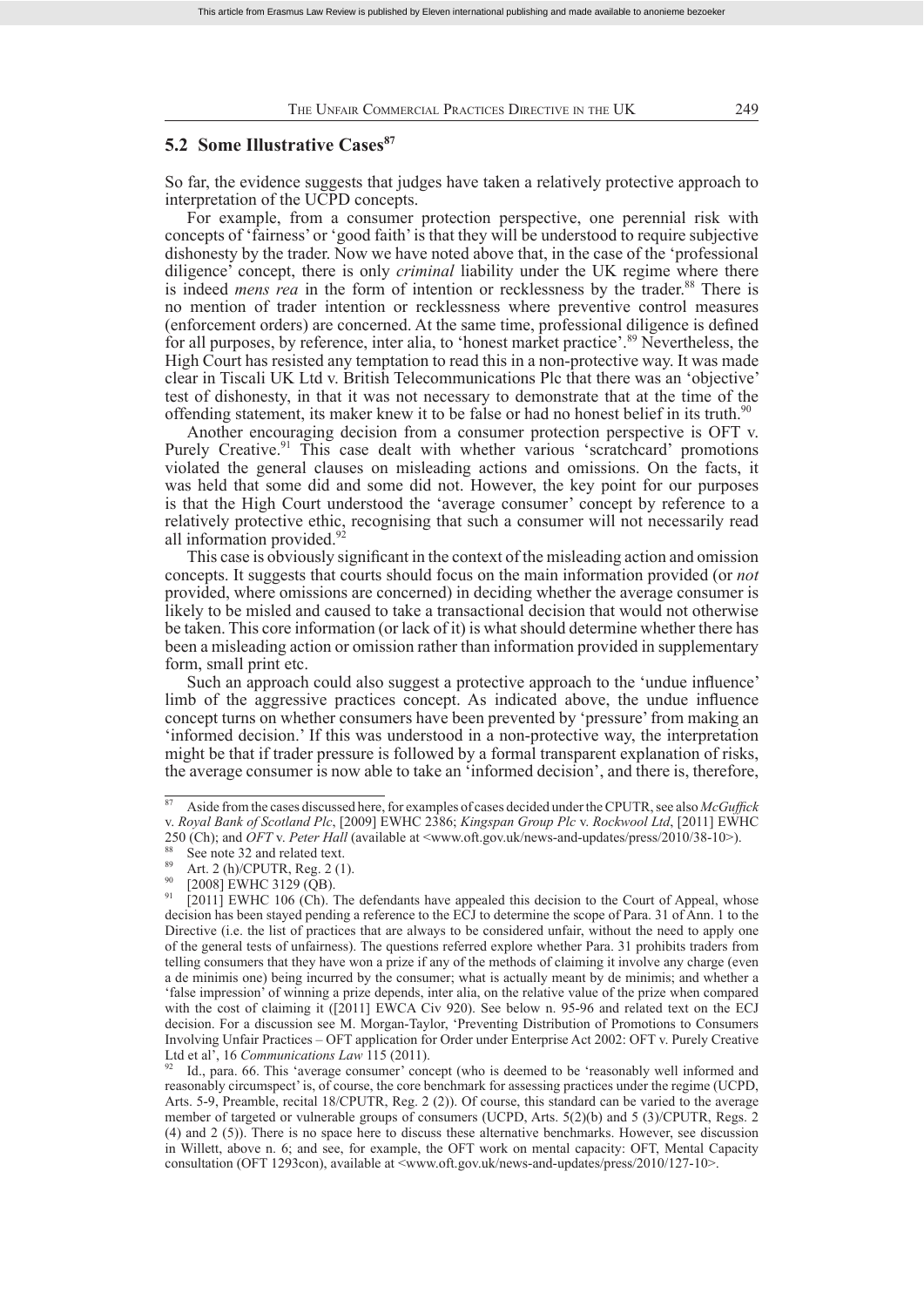no undue influence. However, if we follow the logic of the approach in the *Purely Creative* case, this would be an unlikely conclusion. Purely Creative, as we have seen, takes the line that consumers will not necessarily read all information provided. It seems to follow from this that standardised explanations of risks are *even less* likely to be read where the average consumer has been affected by pressure from the trader. In short, the Purely Creative decision suggests that, where there is significant trader pressure, this should raise a very strong presumption that the average consumer is likely to be prevented from making an 'informed decision' (a presumption that it should be very difficult to overturn by reference to evidence about standardised explanations as to the risks).

The most recent case was *Ashbourne Management Services Limited*. 93 The plaintiff in this case was the OFT, while the defendant was a company that specialised in recruiting gym members for fitness clubs across the country. The case concerned, inter alia, threats to report consumers to credit reference agencies for non-payment of sums allegedly due under the agreements with the gyms. For our purposes the important point is that the High Court decided that such threats amounted to aggressive practices where the sums in question were legitimately in dispute and where the sums were no more than claims for unliquidated damages. This seems to approach the aggressive practices concept in a relatively protective manner. It takes account of the very significant detrimental impact on consumers of being reported to a credit reference agency and therefore having a poor credit record that will affect future attempts to borrow money. Importantly, also, it seems to recognise that traders should not simply be viewed as having a legitimate interest in taking any otherwise legal action to protect their interests. They should be expected to take seriously any genuine dispute as to the validity of their claim.

#### **6 Concluding Comments**

This article has demonstrated that the UK has implemented the UCPD via a mixture of preventive and criminal enforcement techniques, but that these techniques have been 'Europeanised' by the open-textured nature and significant breadth of application of the UCPD concepts. It has also shown that the UCPD may also lead to a more spontaneous (less direct) Europeanisation of UK private law, in particular by moving towards introducing remedies for certain violations of the UCPD concepts of fairness.

At the same time, we have demonstrated an important limit to the Europeanisation brought about by the UCPD. In the hugely important financial services sector, Article 3 (9) of the UCPD, inter alia, is likely to mean that the pre-existing domestic regime will not be significantly Europeanised by the UCPD concepts.

In the latter part of the article, we focused on the role of judges when it comes to the reception of the UCPD in the UK. It was argued that the UCPD's European concepts of fairness often have the potential to increase consumer protection in the UK, and that, so far, UK judges have been relatively protective in the way in which they have interpreted these UCPD concepts.

Of course, as we have noted many times throughout this article, the UCPD unfairness concepts are of a rather 'open-textured' nature. This means that, while they *can* (and have so far) been interpreted in relatively protective ways, they might also be interpreted in ways that are rather more grounded in values of trader self-interest and consumer self-reliance. For instance, for the purposes of the misleading action concept, it might be taken that consumers can be expected to read not only the 'headline' information, but also less prominent information that in some way qualifies or negates a misleading impression that has been given by the headline information. Further, to revisit the example of undue influence above, if this was understood in a non-protective way, it might be said that if trader pressure is followed by a formal transparent explanation of risks, the average consumer is now able to take an 'informed decision', and there is no undue influence.

<sup>93</sup> *Office of Fair Trading* v. *Ashbourne Management Services Limited, John Clayton-Wright and Dawne Clayton-Wright*, [2011] EWHC 1237 (Ch).